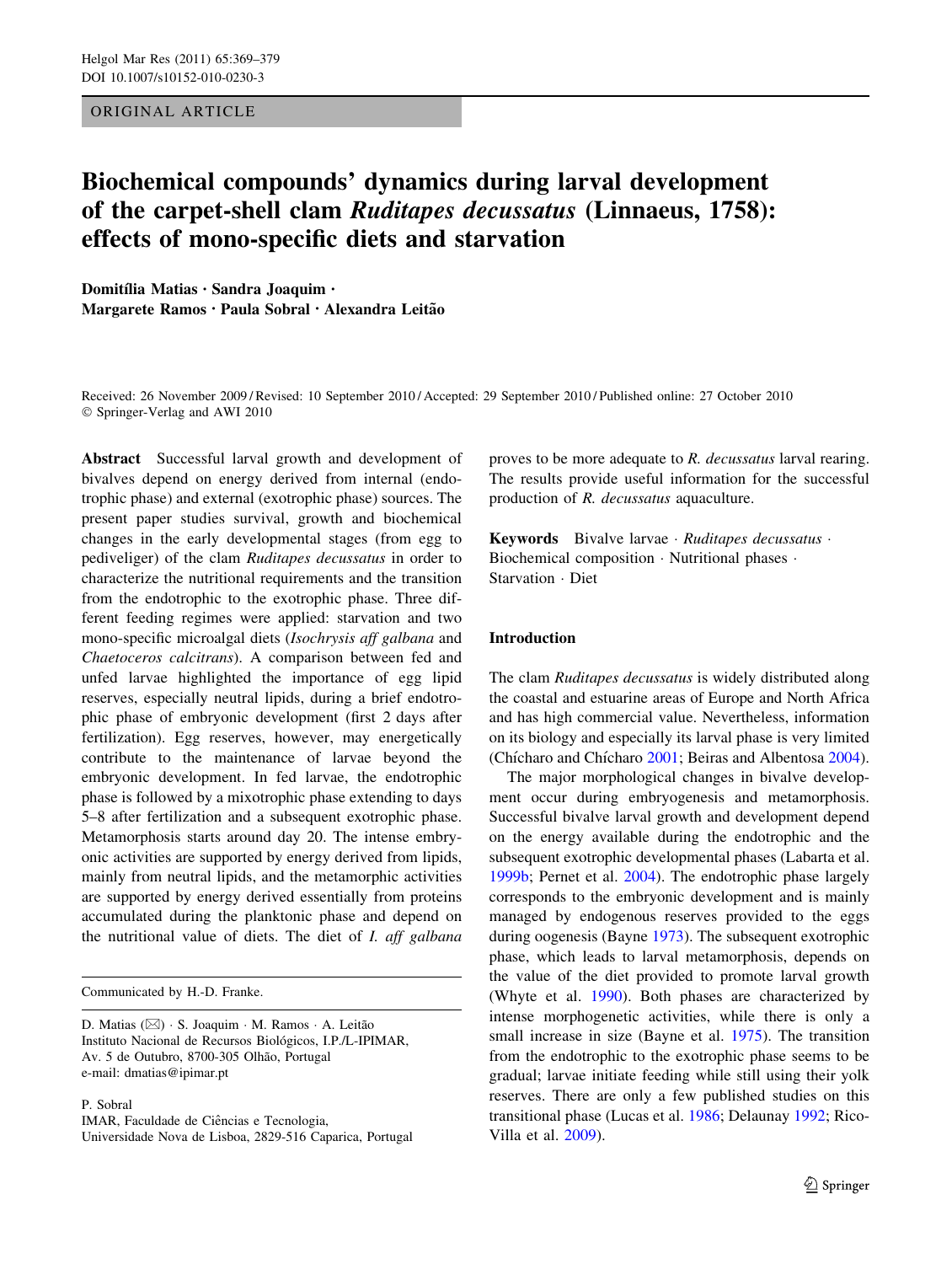The roles of tissue proteins, lipids and carbohydrates differ among bivalve species. The viability of bivalve larvae is limited by the accumulation and/or utilization of either lipids (Millar and Scott [1967](#page-10-0); Helm et al. [1973](#page-10-0); Holland and Spencer [1973\)](#page-10-0) or proteins (Bartlett [1979](#page-9-0); Rodríguez et al. [1990](#page-10-0)), but not carbohydrates (Collyer [1957;](#page-9-0) Holland and Spencer [1973;](#page-10-0) Bartlett [1979](#page-9-0); Gallager and Mann [1986](#page-10-0); Gallager et al. [1986](#page-10-0); Labarta et al. [1999a](#page-10-0)), although Haws et al. [\(1993](#page-10-0)) suggested that carbohydrates may play a part in the optimal utilization of other reserves.

The importance of lipids as an energy reserve in pelagic veliger larvae and the relationship between maximal viability and survival of cultured larvae and the initial lipids (especially neutral lipids) content have been reported (Helm et al. [1973;](#page-10-0) Holland [1978;](#page-10-0) Gallager et al. [1986;](#page-10-0) Ferreiro et al. [1990](#page-9-0)). There is also evidence that lipids accumulated during the pelagic larval phase are used as the principal energy substrates during metamorphosis in several bivalve species (Holland and Spencer [1973;](#page-10-0) Gabbott [1976\)](#page-9-0). In contrast, Bartlett ([1979\)](#page-9-0) demonstrated that Crassostrea gigas accumulates more energy in the form of proteins than in the form neutral lipids, suggesting that in this species, proteins is the basic energy reserve during metamorphosis. Similar observations were made by Rodríguez et al. [\(1990](#page-10-0)) for Ostrea edulis.

In the present study, we compare fed and unfed R. decussatus larvae in order to evaluate the development and duration of the endotrophic/exotrophic transition period and to understand the selective use of the different biochemical substrates in both absolute and energetic terms during larval development. A better understanding of the species' energy metabolism and nutritional requirements would be relevant to the successful production of R. decussatus in aquaculture.

#### Materials and methods

#### Microalgae culture conditions

The microalgae *Isochrysis aff galbana* (T-iso) and *Chae*toceros calcitrans (C.cal) were reared in 10-l flasks with f/2 medium (Guillard [1975\)](#page-10-0) in a temperature-controlled room at  $20 \pm 2^{\circ}$ C under continuous illumination. Seawater (salinity =  $36 \pm 1\%$ ) was filtered (0.45 µm) and UV-treated. A continuous aeration was provided to enhance growth and prevent the algae from settling. Algae were harvested when the culture had reached the stationary growth phase. Before being used as food, algal cells were counted with a Coulter Counter TA II,  $100 \mu m$ , from aliquots of 0.5 ml from each culture.

#### Broodstock conditioning

Adult R. decussatus  $(>=35$  mm shell length) were collected in March 2006 from Ria de Aveiro (40°42'N; 08°40'W) (western coast of Portugal). Broodstock clams were conditioned at  $20 \pm 1$ °C for 2 months to speed up their gonad development. Clams were continuously fed a mixture of T-iso and C.cal  $(5 \times 10^8 \text{ cells} \text{ ind}^{-1} \text{d}^{-1})$  in a 1:1 ratio in terms of size, the dry weight of algae corresponding to 4% of the dry weight of the clams' soft tissue (Utting and Millican [1997](#page-10-0)). The water was enriched with this mixed diet and distributed to the tanks at a flow rate of  $0.6 - 0.8$  l min<sup>-1</sup>. Clams were induced to spawn by a rapid increase in temperature from 20 $\degree$ C to 28  $\pm$  1 $\degree$ C over a 6-h interval.

#### Experimental design

Oocytes from all females spawned  $(n = 5)$  were pooled and mixed with sperm (about ten spermatozoids per oocyte) for fertilization. Fertilized eggs were collected on a sieve, washed with filtered seawater and redistributed in a known volume of filtered seawater, subsampled and counted. Three samples of about 50,000 eggs each were taken for biochemical analyses, and a sample of 50 eggs was also taken for diameter measurement. The fertilized eggs were incubated in triplicate 5-l tanks, with filtered UV-irradiated seawater, maintained at  $22 \pm 1$ °C, at a density of 100 eggs per ml with slight aeration. After 48 h, the D-larvae were collected on a 30-um mesh screen, and the total number of veligers was calculated based on two 1-ml aliquots. The early D-larvae collected were dispensed at an initial density of  $10 \pm 2$  larvae ml<sup>-1</sup> in 5-1 tanks with natural filtered seawater  $(0.45 \mu m)$  and reared in triplicate under three nutritional regimes: unfed and fed with mono-specific algae (T-iso and C.cal, respectively). Food was added daily to each tank at a rate of 50 cells  $\mu$ l<sup>-1</sup>. Salinity was 36  $\pm$  1‰, and temperature was maintained at  $22 \pm 1$ °C. Water was renewed every 2–3 days. At each time, samples were taken from each tank in order to estimate survival and mean shell length and to detect the presence of foot and/or any morphological alterations in the velum. Samples of 5,000 larvae each were also taken for biochemical analyses on days 2, 5, 8, 14, 19 and 23. Remaining larvae were transferred to the tanks.

Percent larval survival was determined at each water renewal. Anteroposterior shell length was measured for 50 randomly sampled larvae from each replicate using an ocular micrometer. Linear regressions were fitted to length over larval growth trajectories to determine length growth rates from eggs to metamorphic larvae for each treatment.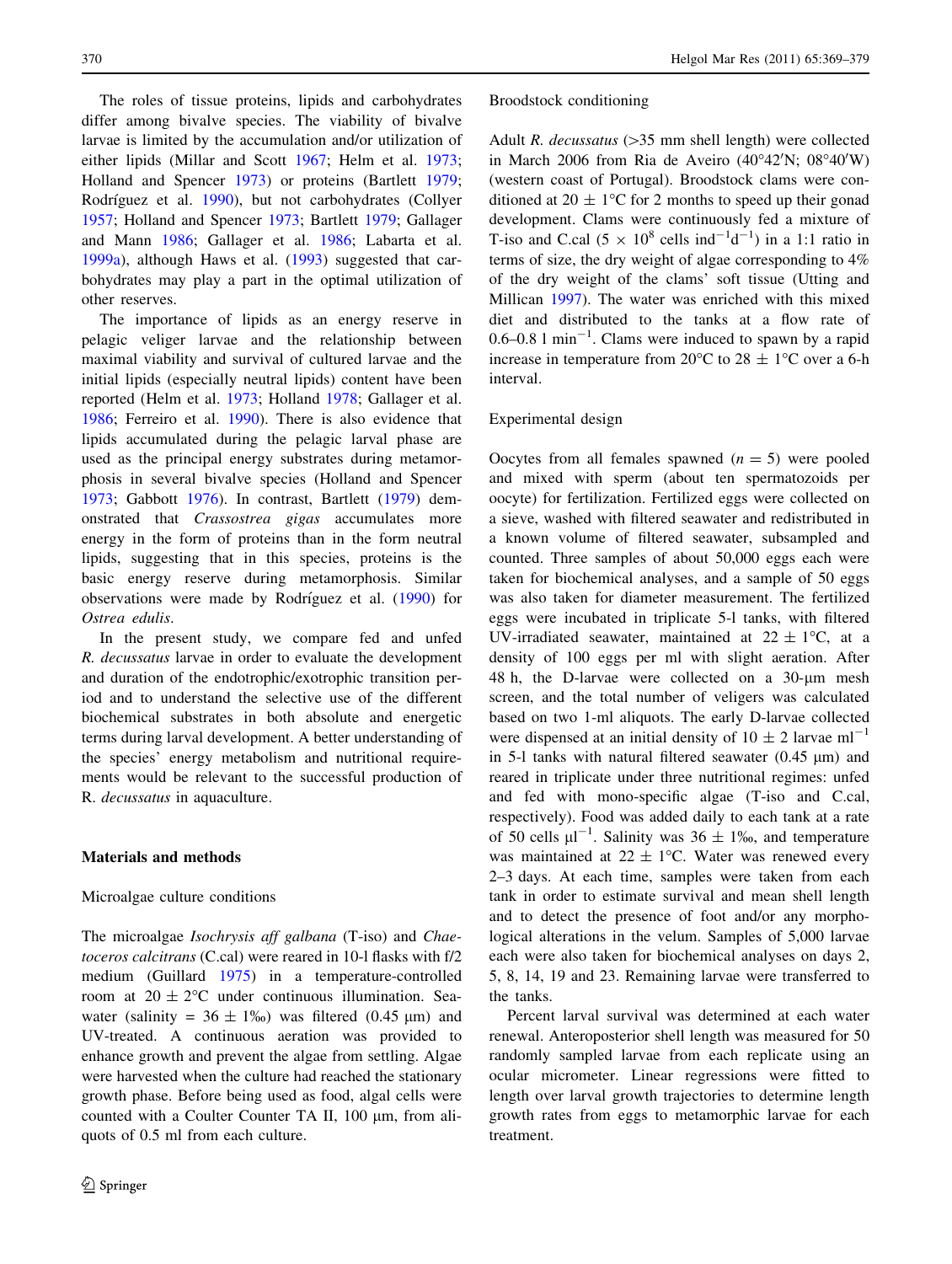The presence of a foot was scored to determine larval development status. Larvae that showed a clearly visible foot bulging out of the shell (pediveligers) were considered metamorphosed.

#### Biochemical composition of eggs and larvae

Samples of eggs and larvae for biochemical analyses were rinsed with iso-osmotic ammonium formate (3% w/v) to remove salt, transferred to Eppendorf tubes, frozen and stored in liquid nitrogen and then freeze-dried. A microanalytical fractionated extraction scheme developed by Holland and Gabbott [\(1971](#page-10-0)) and Holland and Hannant [\(1973](#page-10-0)) was followed for the determination of the contents of biochemical components. Lyophilized samples were homogenized in 500 µl distilled water using a sonicator. Samples were sonicated in an ice water bath for three intervals of 10 s at 20 W each to obtain a thoroughly homogenized sample. Separate samples  $(200 \mu l)$  of the initial homogenate were taken for the analyses of total lipids, neutral lipids, proteins, total carbohydrates and free reducing sugars. Total lipid content was extracted by the method of Bligh and Dyer  $(1959)$  $(1959)$  and taken up in 500 µl chloroform.

Total lipids were determined by the methods of Marsh and Weinstein ([1966\)](#page-10-0) using tripalmitin as a standard, and the absorbance was determined at 375 nm. Neutral lipids were determined in the same way as total lipids;  $200-\mu l$ samples of neutral lipids in chloroform were dried for  $20$  min at  $100^{\circ}$ C and used for determinations. Phospholipids were determined as the difference between total and neutral lipids.

Proteins were precipitated by cold 5% trichloroacetic acid (TCA), and the precipitate was washed in warm 1.0 N NaOH. Protein concentration was assayed by the method of Lowry et al. ([1951\)](#page-10-0), modified by Bensadoun and Weinstein [\(1976](#page-9-0)) and Hess et al. ([1978\)](#page-10-0), at 750 nm using serum albumin as a standard.

Hydrolyzed and unhydrolyzed samples of TCA supernatant were used for the determination of total carbohydrates and free reducing sugars by a modification of the method of Folin and Malmros [\(1929](#page-9-0)). The components were quantified with a ferricyanate reduction reaction at 420 nm using glucose as a standard.

The organic matter was the sum of proteins, total lipids and carbohydrates. Linear regressions were fitted to organic matter over larval growth trajectories to determine organic growth rates from eggs to metamorphic larvae for each nutritional condition.

Energy conversion factors used for lipid, carbohydrate and protein were 35.24, 17.16 and 18.00 kJ  $g^{-1}$ , respectively (Beukema and De Bruin [1979\)](#page-9-0).

#### Statistical analyses

Differences in survival, growth (shell length, shell length growth rate, organic matter and organic matter growth rate), biochemical composition and energy were tested by analyses of variance (ANOVA) or Kruskal–Wallis ANOVA on ranks whenever the assumptions of ANOVA failed among days of the same nutritional regime and between regimes. Percentage data were arcsine-transformed to normalize variance (Sokal and Rohlf [1981\)](#page-10-0). Multiple pair comparisons among means were performed using the post hoc parametric Tukey test or the non-parametric Dunn's test.

#### Results

#### Survival and growth

Survivorship of starved larvae was high till day 5 after fertilization (96.27  $\pm$  1.68%) but then showed a steep decline (Fig. 1). On day 23 (last record),  $23.21 \pm 3.95\%$  of the larvae (equivalent to  $13,000 \pm 2,677$  larvae) were still active. In contrast, the survival of fed larvae showed a rather gradual decrease over the experimental period. This decrease was slightly more pronounced after day 14, when metamorphosis began. Highest survival rates were observed in larvae fed with C.cal (71.98  $\pm$  12.25%), although these values were not significantly different from those of larvae fed with T-iso (67.00  $\pm$  13.70%). Significant differences in survival rates were, however, observed between unfed and fed larvae (K–W.,  $H = 12.77$ ,  $df = 2$ ,  $P = 0.002$ ).

The results for growth (length and organic matter) and the presence of foot in clam larvae under the three nutritional regimes are detailed in Table [1.](#page-3-0) The diameter and organic matter of eggs (day 0) as well as the initial length and organic matter of the early D-veliger larvae (day 2) were the same for all three treatments. During the early developmental



Fig. 1 Survival (mean  $\pm$  SD,  $n = 6$ ) of *Ruditapes decussatus* larvae reared under three levels of nutrition: starvation and two monospecific diets (*Isochrysis aff galbana*  $=$  T-iso and *Chaetoceros*  $calcitrans = C. cal)$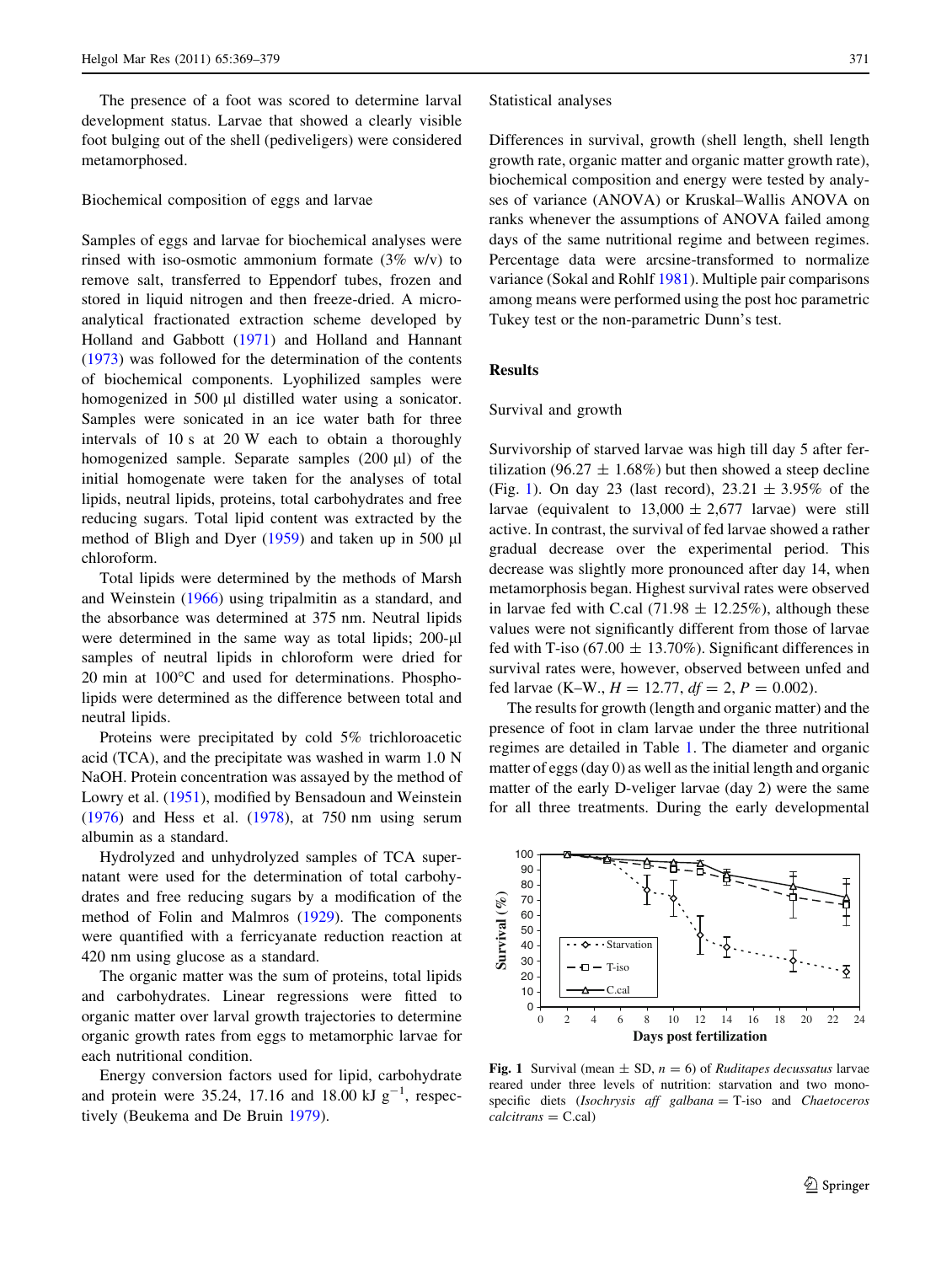<span id="page-3-0"></span>Table 1 Length (egg diameter and shell length, respectively; mean  $\pm$  SD,  $n = 150$ ), larval length growth rate (mean  $\pm$  SD,  $n = 3$ ), organic matter (mean  $\pm$  SD,  $n = 3$ ), organic matter growth rate (mean  $\pm$  SD,  $n = 3$ ) and presence of foot (%) during the early

development of the clam Ruditapes decussatus under three levels of nutrition: starvation and two mono-specific diets (Isochrysis aff  $galbana =$  T-iso and *Chaetoceros calcitrans* = C.cal)

| Food regime | Days after<br>fertilization | Length<br>$(\mu m \text{ ind}^{-1})$ | Larval length<br>growth rate<br>$(\mu m \text{ day}^{-1})$ | Organic matter<br>$(ng$ ind <sup>-1</sup> ) | Organic matter<br>growth rate<br>$(ng day-1)$ | Foot (%) |
|-------------|-----------------------------|--------------------------------------|------------------------------------------------------------|---------------------------------------------|-----------------------------------------------|----------|
| Starvation  | $\boldsymbol{0}$            | $58.10 \pm 4.18$                     |                                                            | $27.48 \pm 3.55$                            |                                               |          |
|             | $\overline{2}$              | $96.71 \pm 5.98$                     |                                                            | $29.59 \pm 1.65$                            |                                               |          |
|             | 5                           | $100.18 \pm 5.70$                    |                                                            | $35.38 \pm 4.22$                            |                                               |          |
|             | 8                           | $99.18 \pm 4.30$                     |                                                            | $26.59 \pm 5.35$                            |                                               |          |
|             | 10                          | $101.36 \pm 5.60$                    |                                                            |                                             |                                               |          |
|             | 12                          | $102.31 \pm 4.45$                    |                                                            |                                             |                                               |          |
|             | 14                          | $102.27 \pm 6.05$                    |                                                            | $14.59 \pm 1.02$                            |                                               |          |
|             | 19                          | $104.53 \pm 6.64$                    |                                                            | $10.38 \pm 1.71$                            |                                               |          |
|             | 23                          | $103.75 \pm 13.70$                   | $0.33 \pm 0.09$                                            | $8.16 \pm 0.63$                             | $-0.91 \pm 0.02$                              | 0.00     |
| T-iso       | $\boldsymbol{0}$            | $58.10 \pm 4.18$                     |                                                            | $27.48 \pm 3.55$                            |                                               |          |
|             | $\overline{c}$              | $96.71 \pm 5.98$                     |                                                            | $29.59 \pm 1.65$                            |                                               |          |
|             | 5                           | $103.53 \pm 5.02$                    |                                                            | $113.19 \pm 12.95$                          |                                               |          |
|             | $\,8\,$                     | $112.48 \pm 4.69$                    |                                                            | $199.19 \pm 15.24$                          |                                               |          |
|             | 10                          | $119.21 \pm 7.02$                    |                                                            |                                             |                                               |          |
|             | 12                          | $129.81 \pm 8.66$                    |                                                            |                                             |                                               |          |
|             | 14                          | $150.14 \pm 10.10$                   |                                                            | $232.78 \pm 26.24$                          |                                               |          |
|             | 19                          | $179.25 \pm 9.72$                    |                                                            | $431.84 \pm 71.31$                          |                                               |          |
|             | 23                          | $184.03 \pm 9.32$                    | $4.69 \pm 0.12$                                            | $322.17 \pm 7.56$                           | $16.14 \pm 1.30$                              | 75.66    |
| C.cal       | $\boldsymbol{0}$            | $58.10 \pm 4.18$                     |                                                            | $27.48 \pm 3.55$                            |                                               |          |
|             | $\overline{c}$              | $96.71 \pm 5.98$                     |                                                            | $29.69 \pm 2.03$                            |                                               |          |
|             | 5                           | $104.27 \pm 6.50$                    |                                                            | $80.65 \pm 6.11$                            |                                               |          |
|             | $\,$ 8 $\,$                 | $134.81 \pm 15.30$                   |                                                            | $96.65 \pm 2.93$                            |                                               |          |
|             | 10                          | $153.88 \pm 6.46$                    |                                                            |                                             |                                               |          |
|             | 12                          | $161.53 \pm 9.99$                    |                                                            |                                             |                                               |          |
|             | 14                          | $168.48 \pm 11.64$                   |                                                            | $149.98 \pm 11.83$                          |                                               |          |
|             | 19                          | $174.39 \pm 13.36$                   |                                                            | $180.98 \pm 15.82$                          |                                               |          |
|             | 23                          | $199.67 \pm 12.19$                   | $4.95 \pm 0.02$                                            | $143.20 \pm 7.78$                           | $6.31 \pm 0.31$                               | 42.81    |

stages (from egg to early D-veliger larva), organic matter remained almost constant (27.48  $\pm$  3.55 ng ind<sup>-1</sup> to 29.59  $\pm$  $1.65$  ng ind<sup>-1</sup>).

The growth rate of unfed larvae was only 0.33  $\mu$ m day<sup>-1</sup>, but significant differences in larval growth were found among days after fertilization (K–W.,  $H = 82.45$ ,  $df = 7$ ,  $P < 0.001$ ). In terms of organic matter, a sudden decrease was observed especially following day 5 after fertilization. When expressed as change in organic matter, negative values for growth rates were obtained  $(-0.91 \pm 0.02 \text{ ng ind}^{-1})$ , indicating a progressive decrease in the organic tissue of unfed larvae.

In contrast, larvae reared with the mono-specific diets showed an increase in length and also in organic matter. Larvae fed with C.cal had the highest length growth rate  $(4.95 \pm 0.02 \mu m \text{ day}^{-1})$ , while larvae fed with T-iso

showed the highest organic matter growth rate (16.14  $\pm$ 1.30 ng day<sup>-1</sup>). The percentage of foot presence at day 23 was higher in larvae fed with T-iso (75.66%) than in those fed with C.cal (42.81%). Significant differences among the three nutritional regimes were observed in length (K–W.,  $H = 908.03$ ,  $df = 2$ ,  $P \le 0.001$ ), length growth rate (ANOVA,  $F = 2,533.93$ ,  $df = 2$ ,  $P < 0.001$ ) and organic matter growth rate (ANOVA,  $F = 365.81$ ,  $df = 2$ ,  $P < 0.001$ ). With respect to organic matter, however, significant differences were found only between fed and unfed larvae (K–W.,  $H = 34.36$ ,  $df = 2$ ,  $P \le 0.001$ ).

Biochemical composition and energy contents

Data on the biochemical composition (proteins, total lipids and carbohydrates) of eggs and larvae are presented in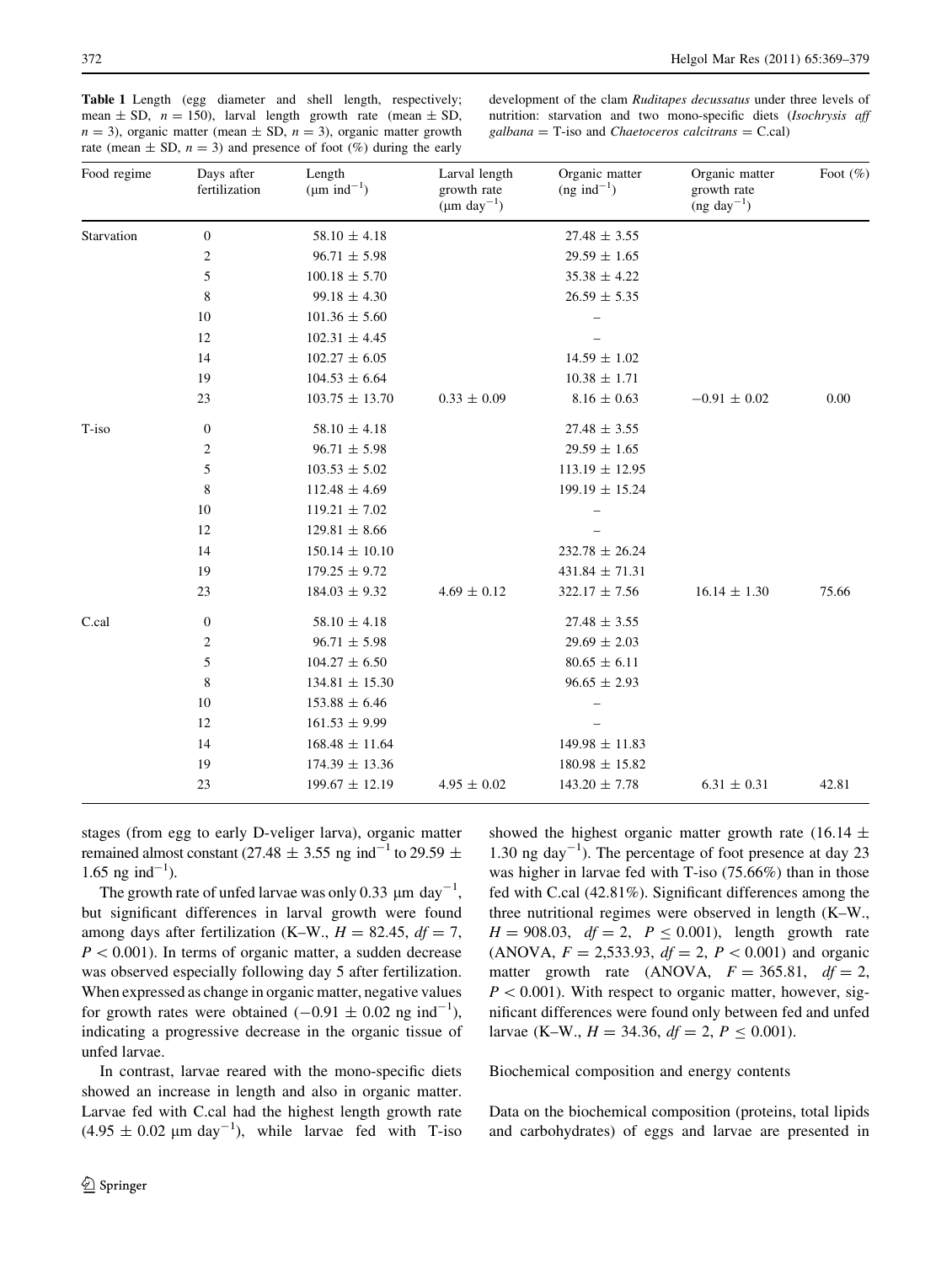| Food regime | Days after       | Gross biochemical composition (ng ind <sup>-1</sup> ) |                    |                  |
|-------------|------------------|-------------------------------------------------------|--------------------|------------------|
|             |                  | Protein                                               | Total lipids       | Carbohydrates    |
| Starvation  | $\mathbf{0}$     | $13.98 \pm 3.39$                                      | $8.10 \pm 2.40$    | $2.31 \pm 0.92$  |
|             | 2                | $14.77 \pm 0.57$                                      | $7.34 \pm 0.00$    | $4.14 \pm 0.14$  |
|             | 5                | $20.22 \pm 3.92$                                      | $7.24 \pm 0.83$    | $4.36 \pm 0.41$  |
|             | 8                | $13.49 \pm 6.84$                                      | $5.58 \pm 0.83$    | 4.29 $\pm$ .47   |
|             | 14               | $4.75 \pm 1.28$                                       | $2.82 \pm 1.26$    | $4.03 \pm 0.40$  |
|             | 19               | $2.39 \pm 1.26$                                       | $1.72 \pm 0.48$    | $3.51 \pm 0.20$  |
|             | 23               | $0.37 \pm 0.00$                                       | $1.72 \pm 0.48$    | $3.31 \pm 0.29$  |
| T-iso       | $\boldsymbol{0}$ | $13.98 \pm 3.39$                                      | $8.10 \pm 2.40$    | $2.31 \pm 0.92$  |
|             | 2                | $14.37 \pm 0.00$                                      | $7.34 \pm 0.00$    | $4.14 \pm 0.14$  |
|             | 5                | $54.86 \pm 14.13$                                     | $25.16 \pm 1.91$   | $16.56 \pm 0.92$ |
|             | 8                | $84.46 \pm 11.48$                                     | $61.28 \pm 2.66$   | $34.64 \pm 1.03$ |
|             | 14               | $101.28 \pm 26.23$                                    | $72.59 \pm 4.14$   | $39.01 \pm 1.73$ |
|             | 19               | $212.94 \pm 55.97$                                    | $151.18 \pm 30.41$ | $46.26 \pm 9.47$ |
|             | 23               | $144.33 \pm 11.65$                                    | $118.09 \pm 8.27$  | $38.29 \pm 4.56$ |
| C.cal       | $\boldsymbol{0}$ | $13.98 \pm 3.39$                                      | $8.10 \pm 2.40$    | $2.31 \pm 0.92$  |
|             | $\overline{2}$   | $14.37 \pm 0.00$                                      | $7.34 \pm 0.00$    | $4.14 \pm 0.14$  |
|             | 5                | $36.70 \pm 2.02$                                      | $21.58 \pm 4.08$   | $19.56 \pm 0.85$ |
|             | 8                | $27.96 \pm 3.08$                                      | $46.39 \pm 1.72$   | $20.41 \pm 1.13$ |
|             | 14               | $68.99 \pm 5.34$                                      | $53.01 \pm 9.11$   | $18.59 \pm 1.03$ |
|             | 19               | $85.81 \pm 13.44$                                     | $56.04 \pm 2.48$   | $32.55 \pm 1.16$ |
|             | 23               | $72.35 \pm 5.08$                                      | $47.22 \pm 4.99$   | $23.78 \pm 6.21$ |
|             |                  | fertilization                                         |                    |                  |

Table 2. Proteins and total lipids were the major biochemical components of early stages of R. decussatus. Proteins and total lipids remained almost constant until the early D-veliger stage (13.98  $\pm$  3.39 to 14.77  $\pm$  0.57 ng ind<sup>-1</sup> and  $8.10 \pm 2.40$  to  $7.34 \pm 0.00$  ng ind<sup>-1</sup>, respectively), while carbohydrates nearly duplicated  $(2.31 \pm 0.92)$  to  $4.14 \pm 0.14$  ng ind<sup>-1</sup>) during this period. Generally, after embryogenesis and trochophore development (day 2 after fertilization), the above biochemical components tended to increase in fed veligers till day 19 but decreased between days 19 and 23. Larvae fed with T-iso presented the highest increase in all three biochemical components. Protein contents increased from  $14.77 \pm 0.57$  to  $144.33 \pm 0.57$ 11.65 ng ind<sup>-1</sup> (T-iso) and 72.35  $\pm$  5.08 ng ind<sup>-1</sup> (C.cal), and total lipids from 7.34  $\pm$  0.00 to 118.09  $\pm$  8.27 ng ind<sup>-1</sup> (T-iso) and  $47.22 \pm 4.99$  ng ind<sup>-1</sup> (C.cal). Carbohydrates showed the same tendency: in larvae fed with T-iso, their contents increased from  $4.14 \pm 0.14$  to 38.29  $\pm$ 4.56 ng ind $^{-1}$ , while larvae fed with C.cal showed irregular variations in carbohydrate contents after day 8.

In the unfed culture (see also Fig. 2), the protein contents showed a slight initial increase between days 2 and 5, followed by an abrupt decrease to a minimum value of  $0.37 \pm 0.00$  ng ind<sup>-1</sup> on day 23, which represents a decrease of 27.81% in terms of total organic matter. A similar situation was observed for total lipids; the level remained



Fig. 2 Biochemical composition (mean  $\pm$  SD,  $n = 9$ ) of early developmental stages of the clam Ruditapes decussatus reared without food

constant till day 5 followed by a gradual decline till the end of the experiment (day 2:  $7.34 \pm 0.00$  ng ind<sup>-1</sup>; day 23:  $1.72 \pm 0.48$  ng ind<sup>-1</sup>), which represents a decrease of 12.94% in total organic matter. No significant changes were observed in proteins (K–W.,  $H = 13.12$ ,  $df = 4$ ,  $P = 0.011$ , *Dunn's Method*— $P > 0.05$ ) and total lipids (ANOVA,  $F = 26.93$ ,  $df = 4$ ,  $P < 0.001$ , Tukey Test— $P > 0.05$ ) during the first 8 days after fertilization. Both components presented minimum values at the end of the experimental period (day 23). In contrast, the carbohydrate contents remained nearly constant throughout the experimental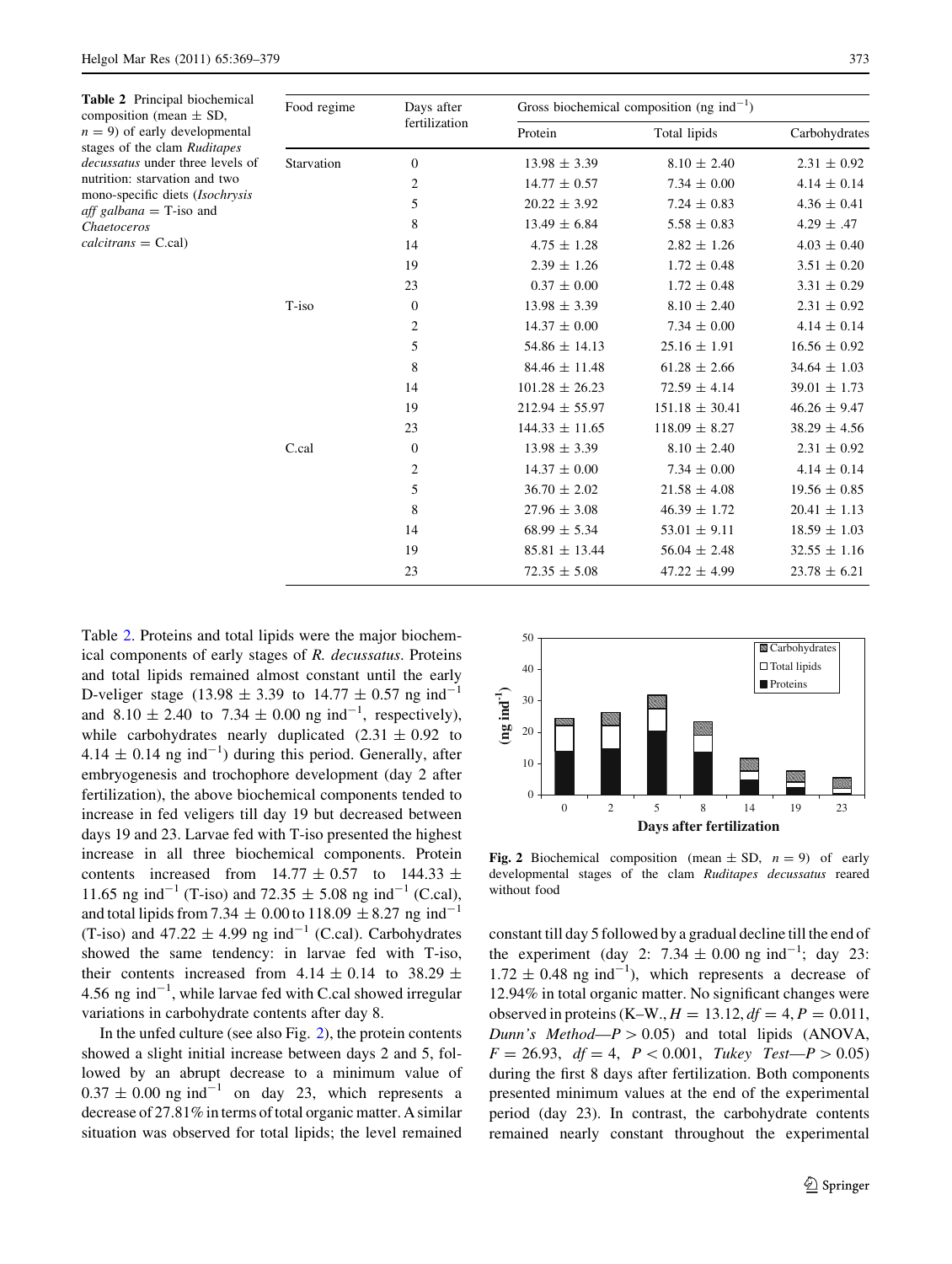period. Significant differences were observed in biochemical composition (proteins—K–W.,  $H = 32.99$ ,  $df = 2$ ,  $P \le$ 0.001; total lipids—K–W.,  $H = 34.03$ ,  $df = 2$ ,  $P \le 0.00;1$ and carbohydrates—K–W.,  $H = 30.63$ ,  $df = 2$ ,  $P \le 0.001$ ) between unfed and fed larvae.

The results for neutral lipids, phospholipids, free reducing sugars and polysaccharides in eggs and larvae under the three feeding regimes are shown in Table 3. The main contribution to total lipids came from neutral lipids. During the development from eggs to early D-veliger larvae, a slight reduction in energetic lipids (neutral lipids) was observed (from 7.30  $\pm$  2.43 to 5.89  $\pm$  0.00 ng ind<sup>-1</sup>), while structural lipids (phospholipids) increased (from  $0.08 \pm 0.04$  to  $1.45 \pm 0.00$  ng ind<sup>-1</sup>) for all three treatments. The veliger larvae fed with T-iso showed the greatest increase in both neutral lipids and phospholipids. Neutral lipids progressively increased till day 19  $(106.77 \pm 9.21 \text{ ng ind}^{-1})$  with a subsequent decrease till day 23 (60.04  $\pm$  29.46 ng ind<sup>-1</sup>). Phospholipid contents increased till day 23 when 58.04  $\pm$  27.34 ng ind<sup>-1</sup> was attained. In larvae fed with C.cal, neutral lipids showed lower values (day 23:23.78  $\pm$  6.21 ng ind<sup>-1</sup>) but the same tendency as in larvae fed T-iso. A rapid increase in phospholipid contents from day 5 to day 8 was followed by

Table 3 Neutral lipids, phospholipids, free reducing sugars and polysaccharides (mean  $\pm$  SD,  $n = 9$ ) in the early developmental stages of the clam Ruditapes decussatus under three levels of

a decrease between days 8 and 14, while the contents remained constant between days 14 and 23. In unfed larvae, the neutral lipid contents showed a significant decrease from day 5 to day 14 (ANOVA,  $F = 33.16$ ,  $df = 4$ ,  $P < 0.001$ ), i.e., there was a rapid utilization of energetic lipid reserves, while the phospholipid contents did not vary significantly throughout the experiment (ANOVA,  $F = 0.58$ ,  $df = 4$ ,  $P = 0.683$ ) (Table 3; Fig. 3). These findings give a clear idea of the pattern of neutral lipid



Fig. 3 Neutral lipids and phospholipids (mean  $\pm$  SD,  $n = 9$ ) in early developmental stages of the calm Ruditapes decussatus reared without food

nutrition: starvation and two mono-specific diets (Isochrysis aff  $\mathit{galbana} =$  T-iso and *Chaetoceros calcitrans* = C.cal)

| Food regime | Days after<br>fertilization | Biochemical composition (ng ind <sup>-1</sup> ) |                   |                      |                  |  |  |
|-------------|-----------------------------|-------------------------------------------------|-------------------|----------------------|------------------|--|--|
|             |                             | Neutral lipids                                  | Phospholipids     | Free reducing sugars | Polysaccharides  |  |  |
| Starvation  | $\overline{0}$              | $7.30 \pm 2.43$                                 | $0.08 \pm 0.04$   | $1.76 \pm 0.98$      | $0.56 \pm 0.15$  |  |  |
|             | $\overline{c}$              | $5.89 \pm 0.00$                                 | $1.45 \pm 0.00$   | $3.35 \pm 0.14$      | $0.78 \pm 0.00$  |  |  |
|             | 5                           | $5.44 \pm 1.22$                                 | $1.79 \pm 1.72$   | $3.71 \pm 0.16$      | $0.65 \pm 0.32$  |  |  |
|             | 8                           | $3.65 \pm 1.00$                                 | $1.93 \pm 1.04$   | $3.64 \pm 0.32$      | $0.65 \pm 0.20$  |  |  |
|             | 14                          | $1.45 \pm 0.74$                                 | $1.86 \pm 1.04$   | $3.31 \pm 0.16$      | $0.72 \pm 0.29$  |  |  |
|             | 19                          | $0.76 \pm 0.34$                                 | $0.97 \pm 0.24$   | $3.05 \pm 0.16$      | $0.46 \pm 0.16$  |  |  |
|             | 23                          | $0.76 \pm 0.34$                                 | $0.97 \pm 0.24$   | $2.99 \pm 0.20$      | $0.32 \pm 0.17$  |  |  |
| T-iso       | $\boldsymbol{0}$            | $7.30 \pm 2.43$                                 | $0.08 \pm 0.04$   | $1.76 \pm 0.98$      | $0.56 \pm 0.15$  |  |  |
|             | $\overline{c}$              | $5.89 \pm 0.29$                                 | $1.45 \pm 0.00$   | $3.35 \pm 0.14$      | $0.78 \pm 0.00$  |  |  |
|             | 5                           | $16.20 \pm 1.84$                                | $8.96 \pm 1.57$   | $11.60 \pm 0.78$     | $4.96 \pm 0.92$  |  |  |
|             | 8                           | $44.60 \pm 1.77$                                | $16.68 \pm 3.34$  | $24.26 \pm 0.85$     | $10.38 \pm 0.54$ |  |  |
|             | 14                          | $44.98 \pm 13.30$                               | $26.61 \pm 18.19$ | $33.01 \pm 0.88$     | $6.00 \pm 1.86$  |  |  |
|             | 19                          | $106.09 \pm 9.21$                               | $45.09 \pm 23.55$ | $40.58 \pm 9.90$     | $5.68 \pm 2.49$  |  |  |
|             | 23                          | $60.04 \pm 29.46$                               | $58.04 \pm 27.34$ | $26.74 \pm 3.65$     | $11.32 \pm 4.58$ |  |  |
| C.cal       | $\boldsymbol{0}$            | $7.30 \pm 2.43$                                 | $0.08 \pm 0.04$   | $1.76 \pm 0.98$      | $0.56 \pm 0.15$  |  |  |
|             | $\overline{c}$              | $5.89 \pm 0.00$                                 | $1.45 \pm 0.00$   | $3.35 \pm 0.14$      | $0.78 \pm 0.00$  |  |  |
|             | 5                           | $16.06 \pm 1.63$                                | $5.52 \pm 4.82$   | $8.08 \pm 0.82$      | $11.49 \pm 1.39$ |  |  |
|             | 8                           | $18.26 \pm 8.12$                                | $31.50 \pm 13.41$ | $9.84 \pm 0.69$      | $10.57 \pm 1.53$ |  |  |
|             | 14                          | $29.57 \pm 5.13$                                | $23.44 \pm 9.31$  | $13.36 \pm 1.04$     | $5.22 \pm 1.48$  |  |  |
|             | 19                          | $30.81 \pm 4.56$                                | $23.99 \pm 3.51$  | $27.17 \pm 11.02$    | $5.38 \pm 1.51$  |  |  |
|             | 23                          | $23.78 \pm 6.21$                                | $23.44 \pm 8.91$  | $10.49 \pm 1.15$     | $4.05 \pm 0.99$  |  |  |
|             |                             |                                                 |                   |                      |                  |  |  |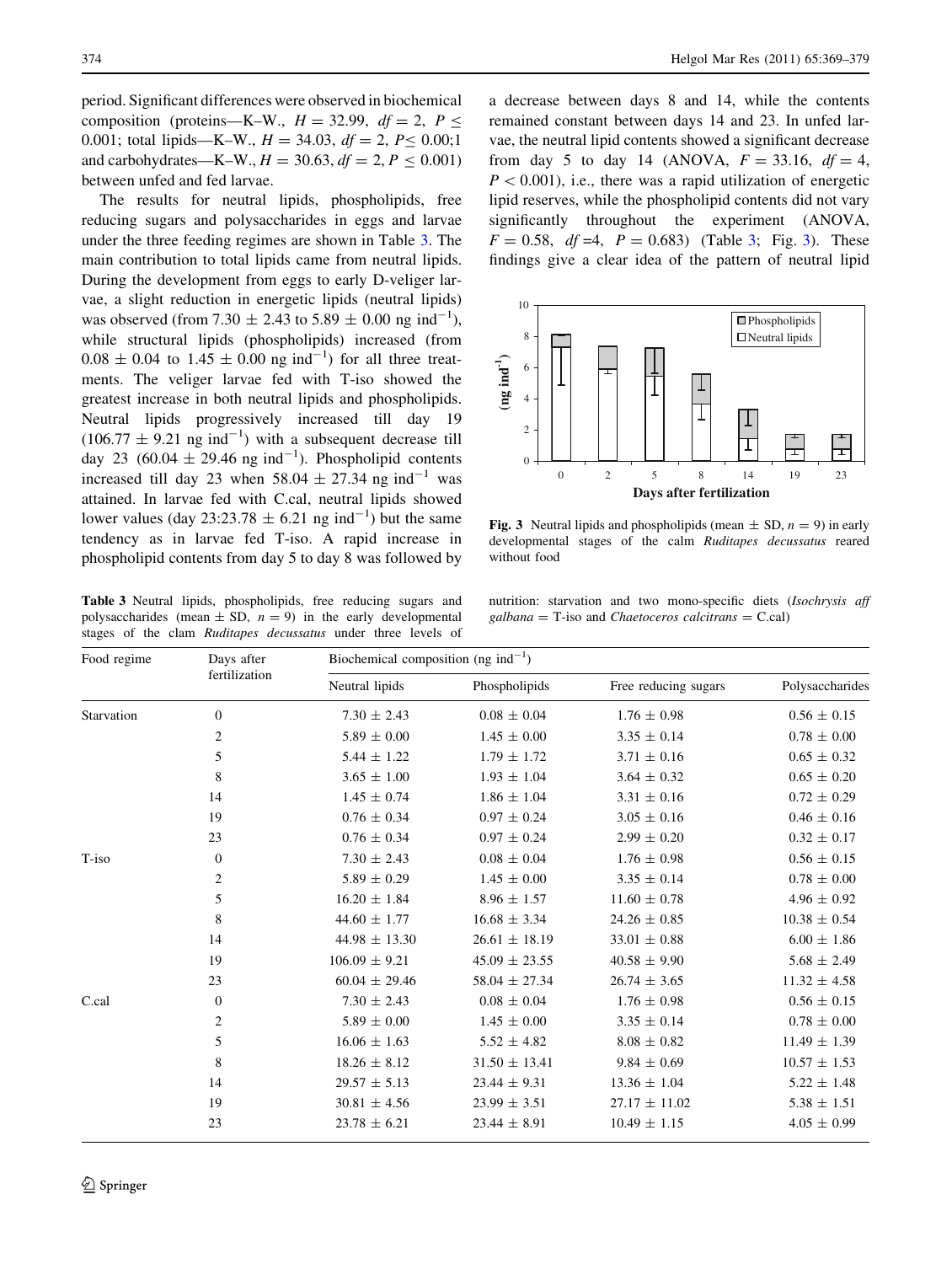utilization (13.18% of organic matter) during the early development of R. decussatus. Significant differences were observed in neutral lipids  $(K-W, H=29.90, df = 2$ ,  $P \le 0.001$ ) and phospholipids (K–W.,  $H = 27.58$ ,  $df = 2$ ,  $P \le 0.001$ ) between unfed and fed larvae. Free reducing sugars and polysaccharides increased in all treatments during development from eggs to early D-veliger larvae. From the earliest shell stage to the pediveliger stage, the free reducing sugar levels in fed larvae increased from  $3.35 \pm 0.14$  to  $40.58 \pm 9.90$  ng ind<sup>-1</sup> (day 19) with a subsequent decrease till day 23 (26.74  $\pm$  3.65 ng ind<sup>-1</sup>) in larvae fed with T-iso. Larvae fed with C.cal presented the same trend, with the highest value recorded on day 19  $(27.17 \pm 11.02 \text{ ng ind}^{-1})$ . The polysaccharide contents of fed larvae increased until day 8 and then decreased till the end of experiment, except for the final measurement (day 23) in T-iso fed larvae. In the unfed culture, free reducing sugars remained almost constant over the experimental period and the same tendency was observed for the polysaccharide contents, although a slight decrease was detected following day 14. Significant differences were observed in free reducing sugars  $(K-W, H = 31.31, df = 2,$  $P \leq 0.001$ ) and polysaccharides (K–W.,  $H = 29.42$ ,  $df = 2$ ,  $P < 0.001$ ) between unfed and fed larvae.

Table 4 Energy equivalents of the principal biochemical component (mean  $\pm$  SD,  $n = 9$ ) of the early developmental stages of the clam Ruditapes decussatus reared under three levels of nutrition: starvation

Table 4 shows the energy content generated by each biochemical component analyzed and the total energy  $(KJ \text{ ind}^{-1})$ . The main contributions to the total energy came from proteins and total lipids. The energy generated by proteins and total lipids was approximately 40 and 50% of total energy, respectively, whereas carbohydrates contributed only with about 10%. During larval development, significant differences were observed between unfed and fed larvae in terms of total energy (K–W.,  $H = 28.95$ ,  $df = 2$ ,  $P \le 0.001$ ) and energy generated by proteins  $(K-W, H = 28.25, df = 2, P < 0.001)$ , total lipids  $(K-W,$  $H = 33.28, df = 2, P \le 0.001$ ) and carbohydrates (K–W.,  $H = 23.67$ ,  $df = 2$ ,  $P \le 0.001$ ). In starved larvae, a gradual decrease in total energy and energy generated by proteins, lipids and carbohydrates was observed, representing a total of  $0.51 \text{ kJ}$  ind<sup>-1</sup> consumed, from which more than  $48\%$  (0.24 kJ ind<sup>-1</sup>) corresponded to proteins,  $46\%$  (0.23 kJ ind<sup>-1</sup>) corresponded to total lipids and about  $6\%$  (0.03 kJ ind<sup>-1</sup>) being provided by carbohydrates. In the fed larvae, from the beginning of the larval period until the onset of the metamorphosis (day 19), there was a gradual increase in energy generated from proteins, total lipids and carbohydrates. It should be noted that from the onset of metamorphosis, there was a 25 and 20% loss of

and two mono-specific diets (*Isochrysis aff galbana* =  $T$ -iso and Chaetoceros calcitrans = C.cal)

| Food regime | Days after fertilization | Energy content (KJ ind <sup>-1</sup> ) |                 |                 |                 |  |
|-------------|--------------------------|----------------------------------------|-----------------|-----------------|-----------------|--|
|             |                          | Proteins                               | Total lipids    | Carbohydrates   | Total energy    |  |
| Starvation  | $\mathbf{0}$             | $0.25 \pm 0.06$                        | $0.29 \pm 0.08$ | $0.04 \pm 0.02$ | $0.58 \pm 0.07$ |  |
|             | $\overline{2}$           | $0.26 \pm 0.00$                        | $0.26 \pm 0.00$ | $0.10 \pm 0.00$ | $0.62 \pm 0.00$ |  |
|             | 5                        | $0.36 \pm 0.06$                        | $0.26 \pm 0.03$ | $0.09 \pm 0.02$ | $0.71 \pm 0.07$ |  |
|             | 8                        | $0.24 \pm 0.10$                        | $0.19 \pm 0.03$ | $0.06 \pm 0.01$ | $0.50 \pm 0.07$ |  |
|             | 14                       | $0.09 \pm 0.03$                        | $0.10 \pm 0.04$ | $0.03 \pm 0.01$ | $0.21 \pm 0.07$ |  |
|             | 19                       | $0.04 \pm 0.02$                        | $0.06 \pm 0.02$ | $0.01 \pm 0.00$ | $0.12 \pm 0.03$ |  |
|             | 23                       | $0.01 \pm 0.00$                        | $0.06 \pm 0.02$ | $0.01 \pm 0.00$ | $0.08 \pm 0.02$ |  |
| T-iso       | $\mathbf{0}$             | $0.25 \pm 0.06$                        | $0.29 \pm 0.08$ | $0.04 \pm 0.02$ | $0.58 \pm 0.07$ |  |
|             | $\overline{c}$           | $0.26 \pm 0.00$                        | $0.26 \pm 0.00$ | $0.10 \pm 0.00$ | $0.62 \pm 0.00$ |  |
|             | 5                        | $0.99 \pm 0.25$                        | $0.88 \pm 0.07$ | $0.28 \pm 0.01$ | $2.16 \pm 0.20$ |  |
|             | 8                        | $1.52 \pm 0.21$                        | $2.16 \pm 0.09$ | $0.59 \pm 0.01$ | $4.27 \pm 0.30$ |  |
|             | 14                       | $1.82 \pm 0.47$                        | $2.56 \pm 0.15$ | $0.67 \pm 0.01$ | $5.05 \pm 0.42$ |  |
|             | 19                       | $3.83 \pm 1.01$                        | $5.32 \pm 1.07$ | $0.79 \pm 0.16$ | $9.95 \pm 1.88$ |  |
|             | 23                       | $2.60 \pm 0.21$                        | $4.16 \pm 0.29$ | $0.66 \pm 0.08$ | $7.42 \pm 0.23$ |  |
| C.cal       | $\boldsymbol{0}$         | $0.25 \pm 0.06$                        | $0.29 \pm 0.08$ | $0.04 \pm 0.02$ | $0.58 \pm 0.07$ |  |
|             | $\overline{c}$           | $0.26 \pm 0.00$                        | $0.26 \pm 0.00$ | $0.10 \pm 0.00$ | $0.62 \pm 0.00$ |  |
|             | 5                        | $0.66 \pm 0.04$                        | $0.76 \pm 0.14$ | $0.34 \pm 0.01$ | $1.76 \pm 0.16$ |  |
|             | 8                        | $0.50 \pm 0.06$                        | $1.63 \pm 0.06$ | $0.35 \pm 0.01$ | $2.49 \pm 0.03$ |  |
|             | 14                       | $1.24 \pm 0.10$                        | $1.87 \pm 0.32$ | $0.32 \pm 0.02$ | $3.43 \pm 0.36$ |  |
|             | 19                       | $1.41 \pm 0.03$                        | $2.02 \pm 0.06$ | $0.56 \pm 0.20$ | $3.98 \pm 0.29$ |  |
|             | 23                       | $1.30 \pm 0.09$                        | $1.66 \pm 0.18$ | $0.25 \pm 0.02$ | $3.21 \pm 0.22$ |  |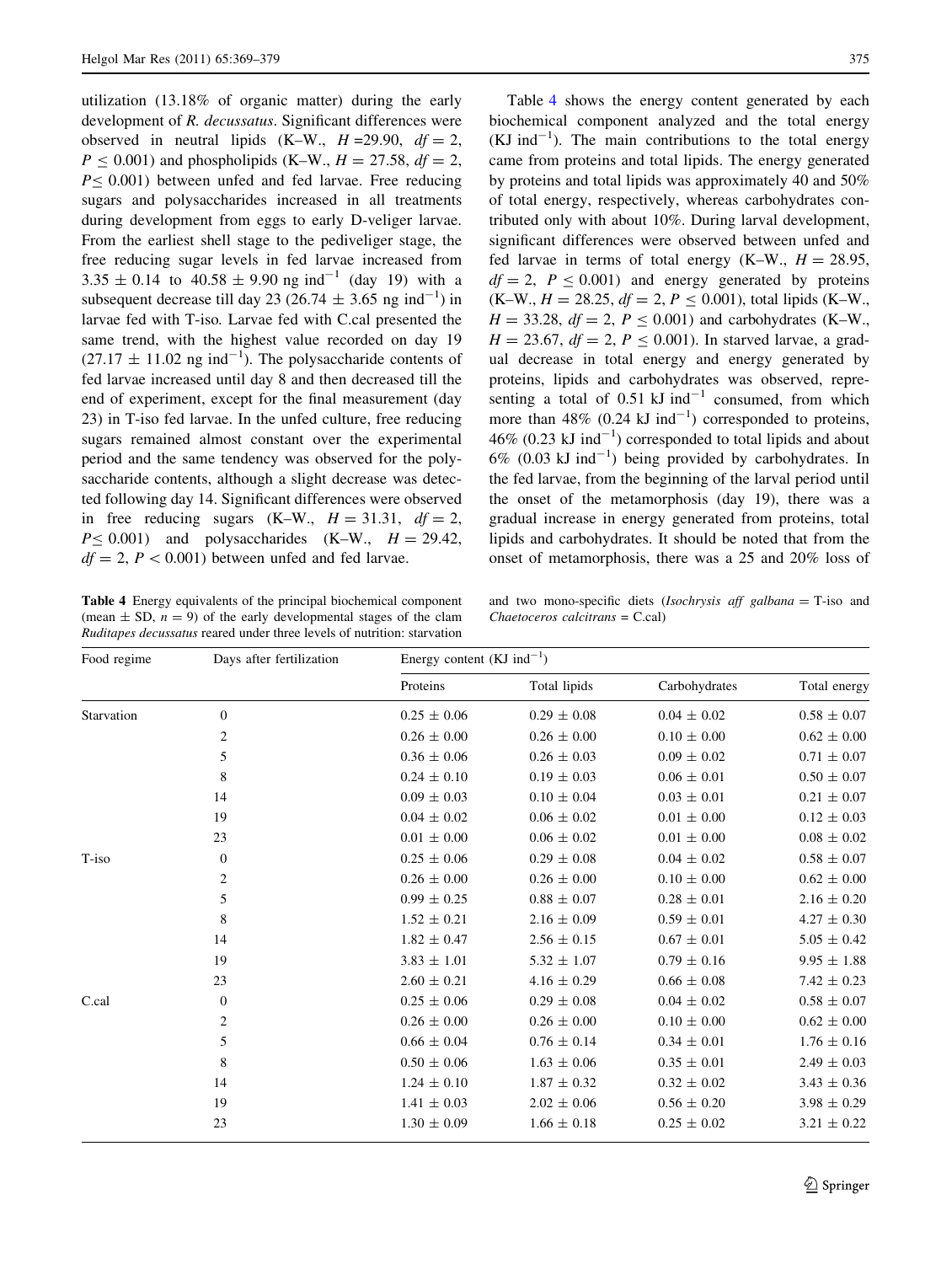| Food regime | Days after fertilization | Energy differentials (KJ ind <sup>-1</sup> ) |                 |                 |                 |  |
|-------------|--------------------------|----------------------------------------------|-----------------|-----------------|-----------------|--|
|             |                          | Proteins                                     | Total lipids    | Carbohydrates   | Total energetic |  |
| Starvation  | $0 - 2$                  | $0.01 \pm 0.00$                              | $0.03 \pm 0.00$ | $0.06 \pm 0.00$ | $0.04 \pm 0.00$ |  |
|             | $2 - 5$                  | $0.11 \pm 0.03$                              | $0.00 \pm 0.03$ | $0.01 \pm 0.02$ | $0.09 \pm 0.07$ |  |
|             | $5 - 8$                  | $0.12 \pm 0.11$                              | $0.06 \pm 0.05$ | $0.03 \pm 0.00$ | $0.21 \pm 0.10$ |  |
|             | $8 - 14$                 | $0.16 \pm 0.13$                              | $0.10 \pm 0.06$ | $0.04 \pm 0.01$ | $0.29 \pm 0.09$ |  |
|             | $14 - 19$                | $0.04 \pm 0.03$                              | $0.04 \pm 0.04$ | $0.01 \pm 0.00$ | $0.09 \pm 0.06$ |  |
|             | $19 - 23$                | $0.04 \pm 0.02$                              | $0.00 \pm 0.03$ | $0.00 \pm 0.01$ | $0.04 \pm 0.05$ |  |
| T-iso       | $0 - 2$                  | $0.01 \pm 0.00$                              | $0.03 \pm 0.00$ | $0.06 \pm 0.00$ | $0.04 \pm 0.00$ |  |
|             | $2 - 5$                  | $0.73 \pm 0.25$                              | $0.63 \pm 0.07$ | $0.21 \pm 0.01$ | $1.57 \pm 0.20$ |  |
|             | $5 - 8$                  | $0.53 \pm 0.46$                              | $1.27 \pm 0.09$ | $0.31 \pm 0.01$ | $2.12 \pm 0.50$ |  |
|             | $8 - 14$                 | $0.30 \pm 0.46$                              | $0.40 \pm 0.07$ | $0.08 \pm 0.01$ | $0.78 \pm 0.41$ |  |
|             | $14 - 19$                | $2.01 \pm 1.23$                              | $2.77 \pm 0.97$ | $0.12 \pm 0.16$ | $4.90 \pm 1.82$ |  |
|             | $19 - 23$                | $1.24 \pm 1.08$                              | $1.17 \pm 0.79$ | $0.14 \pm 0.24$ | $2.54 \pm 1.65$ |  |
| C.cal       | $0 - 2$                  | $0.01 \pm 0.00$                              | $0.03 \pm 0.00$ | $0.06 \pm 0.00$ | $0.04 \pm 0.00$ |  |
|             | $2 - 5$                  | $0.40 \pm 0.04$                              | $0.50 \pm 0.14$ | $0.26 \pm 0.01$ | $1.17 \pm 0.16$ |  |
|             | $5 - 8$                  | $0.16 \pm 0.08$                              | $0.87 \pm 0.11$ | $0.01 \pm 0.01$ | $0.73 \pm 0.18$ |  |
|             | $8 - 14$                 | $0.74 \pm 0.15$                              | $0.23 \pm 0.30$ | $0.03 \pm 0.02$ | $0.94 \pm 0.33$ |  |
|             | $14 - 19$                | $0.20 \pm 0.13$                              | $0.07 \pm 0.47$ | $0.24 \pm 0.19$ | $0.50 \pm 0.79$ |  |
|             | $19 - 23$                | $0.11 \pm 0.10$                              | $0.44 \pm 0.08$ | $0.31 \pm 0.23$ | $0.85 \pm 0.04$ |  |

Table 5 Energy differentials during larval development of the clam Ruditapes decussatus reared under three levels of nutrition: starvation and two mono-specific diets (Isochrysis aff galbana = T-iso and Chaetoceros calcitrans = C.cal)

The increments represent the difference with the preceding stage

The values in bold type are negative

total energy per individual in larvae fed T-iso and C.cal, respectively.

The energy differentials for each component  $(KJ \text{ ind}^{-1})$ at each different period of larval development are present in Table 5. During the development from eggs to early D-veliger larval stage (day 0–2), a negative differential was observed for the energy provided by total lipids, indicating that this component was consumed during this process, while during metamorphosis (day 19–23), negative differentials were observed for all components. In the larvae fed with T-iso, the most important energy contribution to metamorphosis came from both proteins and total lipids. Carbohydrates also contributed, but to a lesser extent. However, in the larvae fed with C.cal, the most important energy contribution to metamorphosis came from total lipids.

# Discussion

Larval forms often develop from small eggs with low energy content and are thus presumed to become dependent on exogenous food sources at an early stage of development. Endogenous egg reserves are known to be important for survival and growth throughout embryogenesis until exogenous food sources become available (Ojea et al.

[2008](#page-10-0)). In the present study, larvae of R. decussatus survived for an extended period of time without access to algal food. The high survival rate of unfed larvae until day 5 after fertilization (76.78%) suggests that egg reserves can contribute to the maintenance of larvae beyond the period of embryonic development. Even after 23 days of starvation (end of record), about 23% of the larvae were still swimming and did not show any signs of exhaustion. Apparently, larvae of R. decussatus, similar to those of C. gigas (Moran and Manahan [2004\)](#page-10-0), have the capacity to survive without phytoplankton for long periods of time. During periods of low phytoplankton availability, larvae may rely on other external sources of energy for the maintenance of their metabolism until phytoplankton food becomes available and growth can occur. According to Moran and Manahan ([2004](#page-10-0)) and Tang et al. [\(2005](#page-10-0)), unfed larvae of C. gigas and Meretrix meretrix, respectively, are not fully dependent upon their endogenous reserves to support maintenance metabolism. In our experiment, larvae were maintained in 0.45-um filtered seawater and could not have met their energy needs by phytoplankton or any large detrital material. Our results support the idea that R. decussatus larvae have complemented their nutritional requirements by alternative sources of energy such as dissolved organic material (DOM) in seawater or bacteria as suggested by several authors (Manahan [1990](#page-10-0); Gallager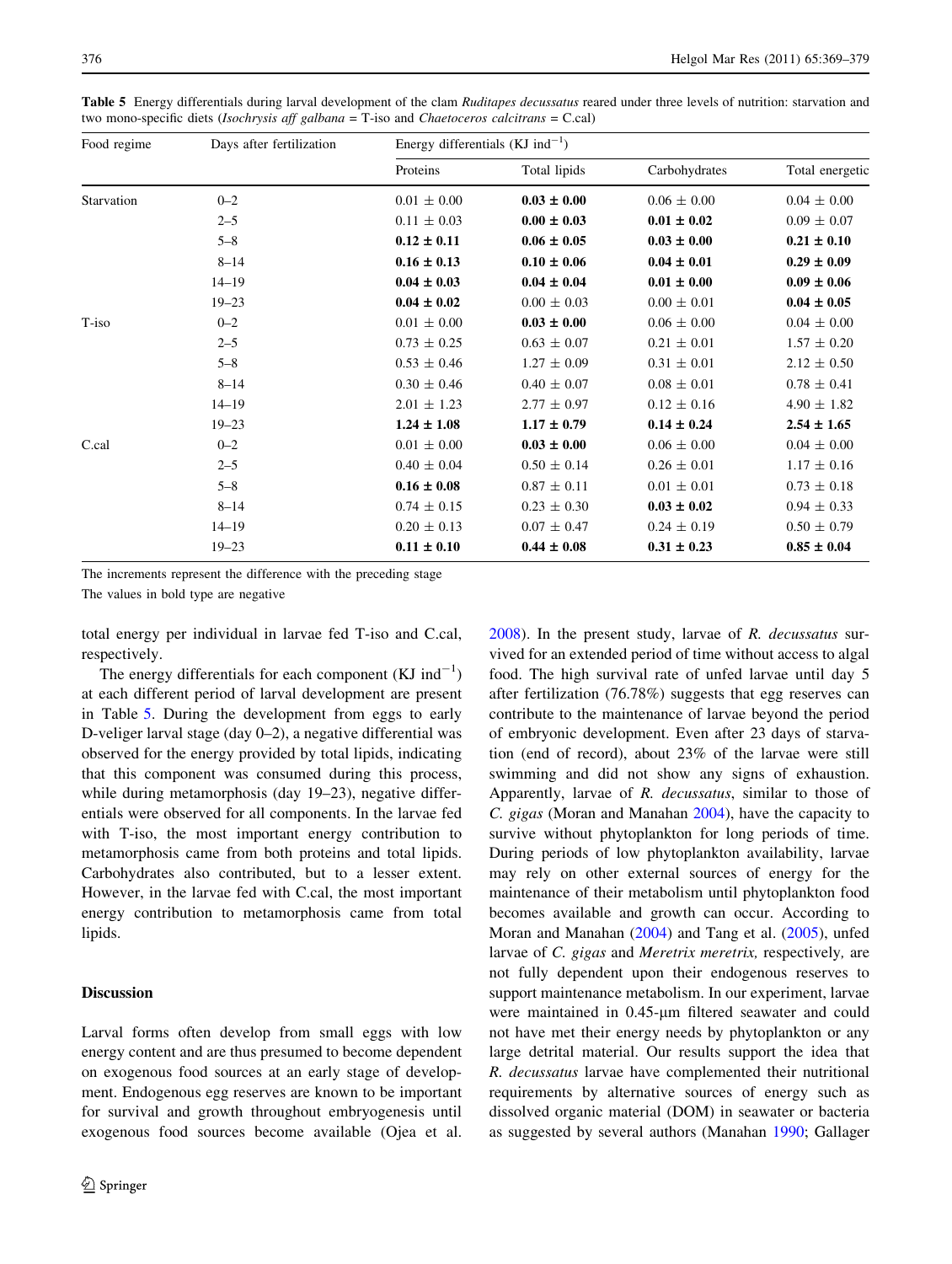et al. [1994;](#page-10-0) Gomme [2001](#page-10-0)). An uptake of dissolved organic materials from seawater has been documented for many species of marine invertebrates (Gomme [2001](#page-10-0)) and has been suggested to be a potentially important source of energy for larvae (Manahan [1990](#page-10-0)). Due to larval mortality in the culture tanks, populations of bacteria or heterotrophic protists may have grown in the larval cultures between water changes and might have been used as food by the surviving larvae.

Larvae fed with mono-specific diets showed a rather gradual decrease in survivorship with time. This decrease was a little bit more pronounced between days 14 and 19, when metamorphosis with major morphological and physiological changes starts and movements and feeding are reduced or inhibited.

Larval length growth rates of R. decussatus from hatching to metamorphosis obtained in the fed treatments (ranged between 4.93 and 5.27  $\mu$ m day<sup>-1</sup>) were similar to those reported in previous work by our team (Matias et al. [2009\)](#page-10-0) and also by Beiras and Albentosa ([2004\)](#page-9-0) and Ojea et al. [\(2008](#page-10-0)), suggesting that both mono-specific diets used in the experiment had an adequate nutritional quality. However, significant differences were observed between the two diets in terms of length, length growth rates and organic matter growth rate. The diet of T-iso seems to be more adequate since larvae accumulated significantly more organic matter reserves in their tissues, which has allowed them to overcome more successfully the critical phase of metamorphosis (75.66% larvae with foot). A decrease in organic matter was observed between day 19 and 23 (metamorphosis). A similar decrease in the organic content of larvae during metamorphosis had been cited by Videla et al. ([1998\)](#page-10-0) in *Ostrea chilensis*, by Rodríguez et al. ([1990\)](#page-10-0) and Labarta et al. ([1999a](#page-10-0), [b](#page-10-0)) in O. edulis and by Moran and Manahan [\(2004](#page-10-0)) in C. gigas. The larvae fed with C.cal presented the highest length, suggesting that larvae fed with these microalgae seem to allocate more energy to the biosynthesis of the shell, which might have affected the success of the metamorphosis (42.81% larvae with foot). However, the percentage of metamorphosed larvae for both diets was higher than those reported by Zine et al. [\(1998](#page-10-0)), Ojea et al. ([2008\)](#page-10-0) and Matias et al. ([2009\)](#page-10-0). During starvation, an increase in shell length of the clam larvae was observed. This phenomenon has also been described in other bivalves and is related to an increase in shell mass (Laing and Child [1996\)](#page-10-0). It seems that the biosynthesis of the shell is a priority in the distribution of energy resources, even under extreme nutritional stress. One of the main effects of starvation in invertebrates is a decrease in metabolism down to maintenance levels (Mayzaud [1976](#page-10-0); Albentosa et al. [1996](#page-9-0)). Under such conditions, energy is provided by body reserves and/or the catabolism of tissues. Thus, one of the first consequences of starvation is a loss of organic matter, as this was observed in the present study during the 23 days of food deprivation, especially following day 5 after fertilization. A similar decrease in organic matter has also been observed when the quantity or quality of the food provided is inadequate (Albentosa et al. [2002](#page-9-0)).

In the present study, proteins and total lipids were found to be the most important biochemical constituents of R. decussatus larvae, independent of the feeding regime, while carbohydrates (consisting at about 60% of free reducing sugars and at about 40% of polysaccharides) were present in lower quantities. Similar results have been reported for the early developmental stages of other bivalve species (e.g. Videla et al. [1998;](#page-10-0) Labarta et al. [1999b](#page-10-0); Tang et al. [2005](#page-10-0); Chaparro et al. [2006\)](#page-9-0). In absolute terms, carbohydrates showed a slight increase in both mono-specific diets, while proteins and total lipids increased considerably after the early stages, reflecting an increased ingestion of particulate food. It should be noted that the increase for each biochemical component was not continuous, presenting different rates according to the stage of development. Larvae fed with T-iso presented higher total lipids and protein contents than larvae fed with C.cal; however, no significant differences were observed between diets in terms of biochemical composition. In unfed larvae, in contrast, a decrease in proteins and total lipids was detected, while carbohydrates remained almost constant. These results suggest that total lipids and proteins are the major energy sources during larval development of R. decussatus, unlike the situation in adults where glycogen represents the principal energy reserves (Albentosa et al. [2006](#page-9-0)). This is also evident in the unfed larvae, in which the catabolism of proteins and total lipids contributed most to the larval metabolism, especially after day 5. Also, the high negative energy differentials observed, mainly in proteins and total lipids, in the starved larvae during the whole larval development of R. decussatus highlight this evidence. Neutral lipids (energetic lipids) were the most abundant lipid constituents of larvae of R. decussatus and the main energy source, since in the mono-specific diets, neutral lipids were accumulated in greater amounts than phospholipids after the onset of feeding, indicating that the catabolism of endogenous neutral lipids was rapidly offset by food intake during the nutritional transition. Moreover, in conditions of total starvation, energetic lipids decreased more strongly than structural lipids (phospholipids).

In the family Ostreidae, larvae undergoing metamorphosis do not feed since they have already lost the velum while gills have not yet developed. Thus, larvae in this stage use stored proteins and/or neutral lipids as shown by the decrease in the energy contribution of these compo-nents (Ferreiro et al. [1990;](#page-9-0) Rodríguez et al. [1990](#page-10-0); Videla et al. [1998](#page-10-0); Labarta et al. [1999a\)](#page-10-0). Some authors have supported the idea that lipids, especially neutral lipids, are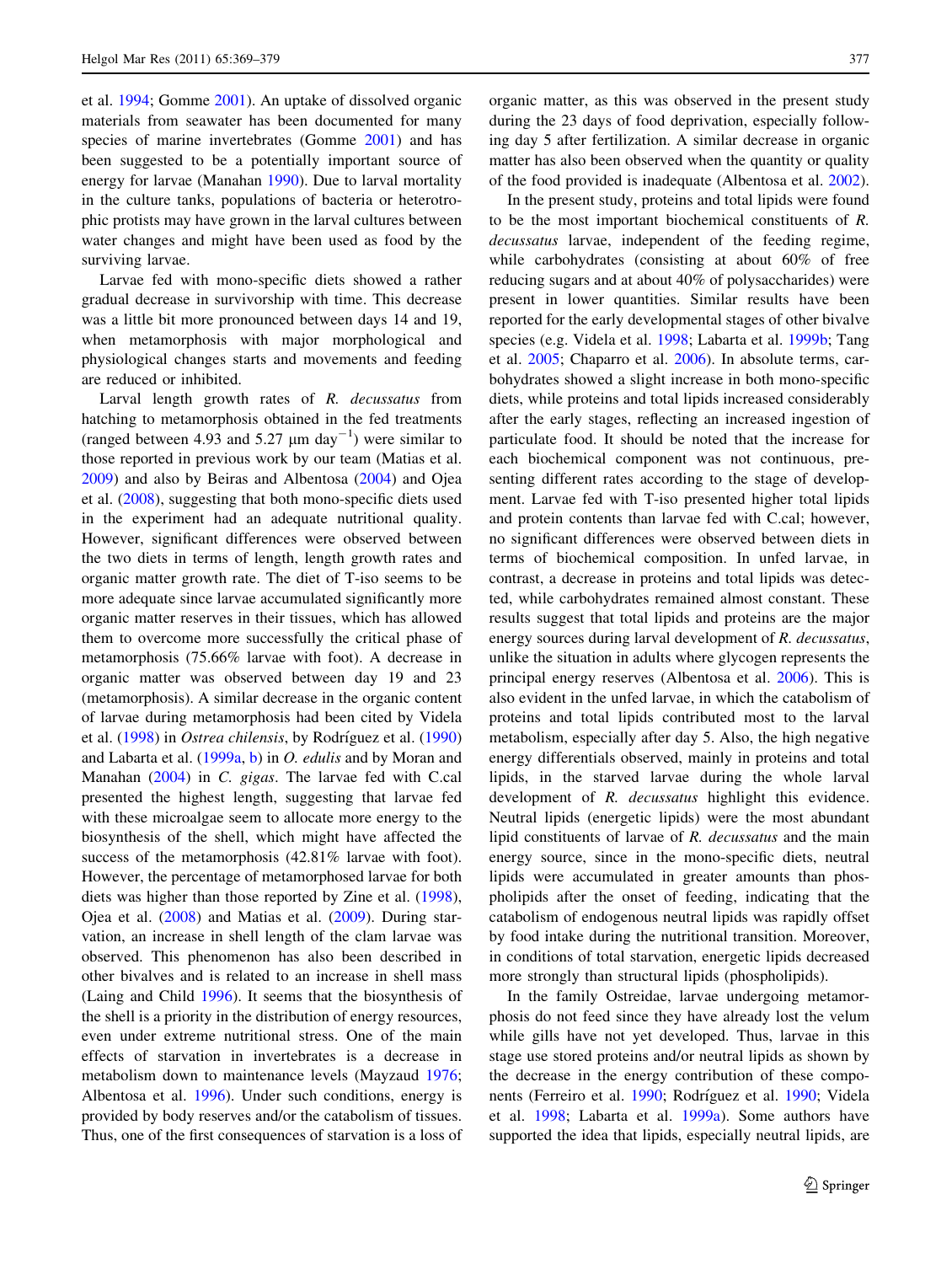<span id="page-9-0"></span>the principal energy substrate during larval development and metamorphosis (e.g. Holland and Hannant [1974](#page-10-0); Ferreiro et al. [1990\)](#page-10-0). However, Rodríguez et al. (1990) stated that proteins were more important than lipids in metamorphosis and suggested the lack of agreement being due to the differences in experimental conditions. The results of our experiment conciliate both hypotheses. While lipids (especially neutral lipids) were found to be the main source of energy during embryogenesis to the early D-veliger larvae, proteins are probably the most important substrate during metamorphosis.

Whyte et al. ([1992\)](#page-10-0) in their work on Crassadoma gigantea establish that the larvae best equipped to begin the process of metamorphosis present an energy content of around 6.1–6.3 kJ  $g^{-1}$ , while the minimum premetamorphic capacity of the larvae is between 4.5 and 5.0 kJ  $g^{-1}$ . Indeed, in our study, the larvae fed with T-iso, with an energy content registered immediately before metamorphosis of 9.95 kJ  $g^{-1}$ , were able to successfully begin metamorphosis (75.66%). On the other hand, the larvae fed with C.cal which presented a value of 3.98 kJ  $g^{-1}$ , slightly inferior to the minimum premetamorphic suggested by Whyte et al. [\(1992](#page-10-0)), presented considerable lower levels of metamorphosis success (42.81%). Moreover, these results support the fact that the T-iso diet is more adequate for R. decussatus larval rearing than the C.cal one.

Our results indicate that egg reserves could energetically contribute to the maintenance of larvae beyond the embryonic phase. Obviously, the transition from the endotrophic to the exotrophic phase in the early development of R. *decussatus* larvae is a gradual process, with the existence of an intermediate, mixotrophic phase, in which yolk reserves and planktonic particles are used simultaneously by young larvae. The endotrophic phase largely corresponds to the first 2 days after fertilization. It is followed by a mixotrophic phase from day 2 to approximately days 5–8, after which the larvae are exclusively exotrophic. The mixo- and exotrophic phases involve a period of growth with deposition of the prodissoconch II shell as well as increase in the visceral mass and in velum size. Thereafter, around day 20, metamorphosis occurs, starting with the development of the foot and the primary gill filaments and culminating in larval settlement. This intense morphogenetic activity is supported by energy originating from proteins that are accumulated during the planktonic larval phase.

Beyond its contribution to our general knowledge of the biochemical dynamics in the early developmental phases of R. decussatus, the present study provides some useful information for hatchery production programs of this clam: 1. Among mono-specific algal diets, T-iso seems to be more adequate than C.cal. 2. Food should not be administered until after day 2 following fertilization (endotrophic

phase), and thereafter, food supply should be rather moderate until day 8 (mixotrophic phase).

Acknowledgments The authors are grateful to J. White for revising the English. Thanks are also due to António Machado for maintaining the larvae. The study was funded by the project 0251\_ECO-AQUA\_5\_E—Programa POCTEP.

#### References

- Albentosa M, Pérez-Camacho A, Labarta U, Fernández-Reiriz MJ (1996) Evaluation of live microalgal diets for the seed culture of Ruditapes decussatus using physiological and biochemical parameters. Aquaculture 148:11–23
- Albentosa M, Pérez-Camacho A, Fernández-Reiriz MJ, Labarta U (2002) Wheatgerm flour in diets for Manila clam, Ruditapes philippinarum, spat. Aquaculture 212:335–345
- Albentosa M, Fernández-Reiriz MJ, Labarta U, Pérez-Camacho A (2006) Response of two species of clams, Ruditapes decussatus and Venerupis pullastra, to starvation: physiological and biochemical parameters. Comp Biochem Phys B 146:241–249
- Bartlett BR (1979) Biochemical changes in the Pacific oyster, Crassostrea gigas (Thunberg 1795) during larval development and metamorphosis. Proc Natl Shellfish Ass 6:202 (Abstract)
- Bayne BL (1973) Aspects of the metabolism of Mytilus edulis during starvation. Neth J Sea Res 7:399–441
- Bayne BL, Gabbott PA, Widdows J (1975) Some effects of stress in the adult on the eggs and larvae of Mytilus edulis L. J Mar Biol Ass UK 55:675–689
- Beiras R, Albentosa M (2004) Inhibition of embryo development of the commercial bivalves Ruditapes decussatus and Mytilus galloprovincialis by trace metals; implications for the implementation of seawater quality criteria. Aquaculture 230:205–213
- Bensadoun A, Weinstein D (1976) Assay of proteins in the presence of interfering materials. Analyt Biochem 70:241–450
- Beukema JJ, De Bruin W (1979) Calorific values of the soft parts of the tellinid bivalve Macoma balthica (L.) as determined by two methods. J Exp Mar Biol Ecol 37:19–30
- Bligh EG, Dyer WJ (1959) A rapid method for total lipid extraction and purification. Can J Biochem Physiol 37:911–917
- Chaparro OR, Navarrete LR, Thompson RJ (2006) The physiology of the larva of the Chilean oyster Ostrea chilensis and the utilisation of biochemical energy reserves during development: an extreme case of the brooding habit. J Sea Res 55:292–300
- Chícharo L, Chícharo MA (2001) Effects of environmental conditions on planktonic abundances, benthic recruitment and growth rates of the bivalve mollusc Ruditapes decussatus in a Portuguese coastal lagoon. Fish Res 53:235–250
- Collyer DM (1957) Viability and glycogen reserves in the newly liberated larvae of Ostrea edulis. J Mar Biol Ass UK 36:335–337
- Delaunay F (1992) Nutrition lipidique de la coquille Saint-Jacques Pecten maximus (L.) au cours du developpement larvaire. Dissertation, University of Brest
- Ferreiro MJ, Pérez-Camacho A, Labarta U, Beiras R, Planas M, Fernández-Reiriz MJ (1990) Changes in the biochemical composition of Ostrea edulis larvae fed on different food regimes. Mar Biol 106:395–401
- Folin O, Malmros H (1929) Micro-method for glucose determination in 0.1 ml of blood. J Biol Chem 83:115
- Gabbott PA (1976) Energy metabolism. In: Bayne BL (ed) Marine mussels: their ecology and physiology. International biological programme, vol 10. Cambridge University Press, London, pp 293–355